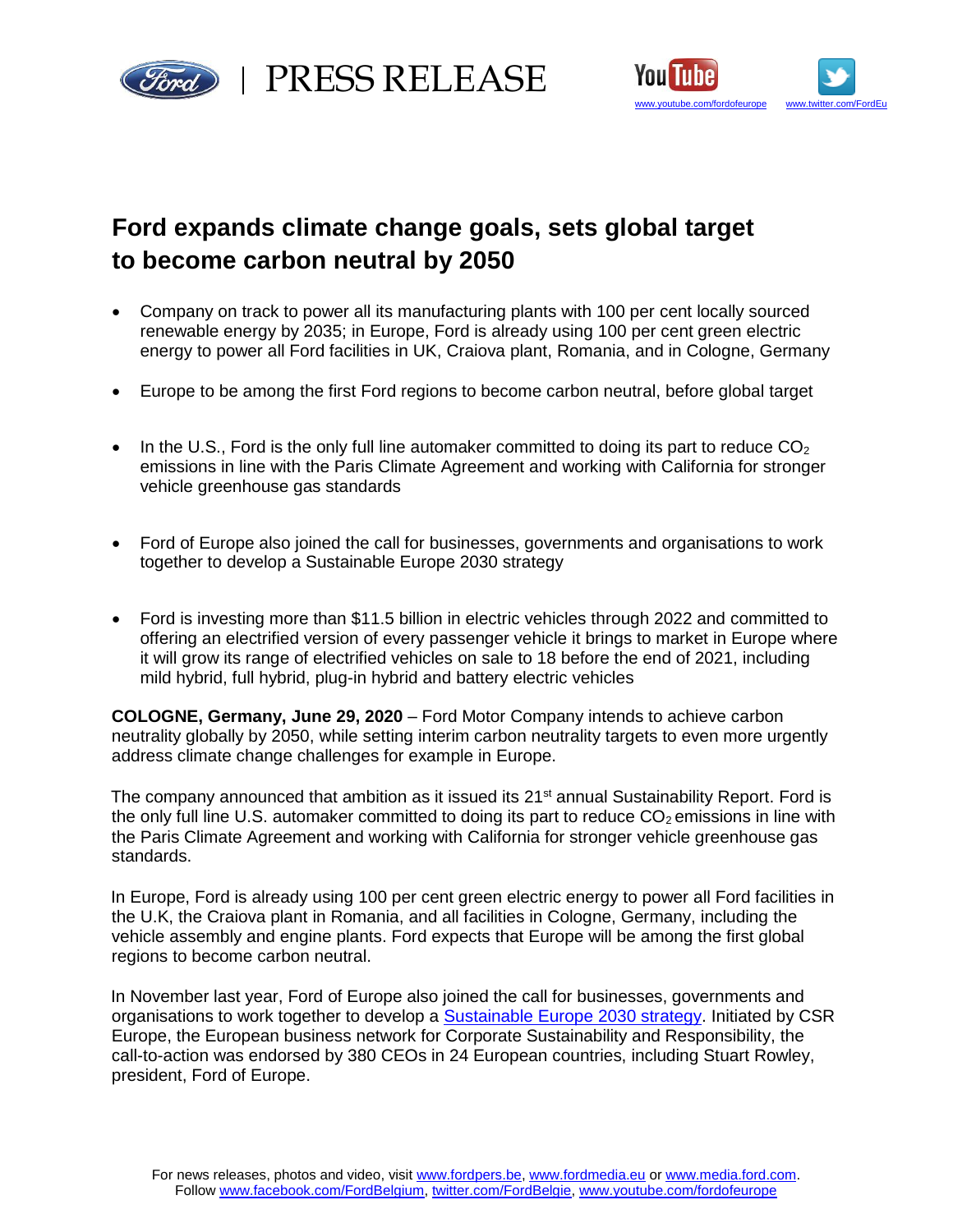The company previously announced its plan to use 100 per cent locally sourced renewable energy for all its manufacturing plants globally by 2035. That means energy would come only from sources that naturally replenish – such as hydropower, geothermal, wind or solar.

Carbon neutrality refers to achieving zero carbon emissions by balancing such emissions with carbon removal. To achieve its goal, Ford will focus initially on three areas that account for approximately 95 per cent of its  $CO<sub>2</sub>$  emissions – vehicle use, its supply base and the company's facilities.

Ford said it is setting the 2050 goal fully aware of challenges, including customer acceptance, government regulations, economic conditions and the availability of renewable, carbon-neutral electricity and renewable fuels.

"We can develop and make great vehicles, sustain and grow a strong business and protect our planet at the same time – in fact, those ideals complement each other," said Bob Holycross, vice president, chief sustainability, environment and safety officer. "We don't have all the answers yet but are determined to work with all of our global and local partners and stakeholders to get there."

Ford also is working to develop goals approved and defined by the Science Based Targets initiative for its Scope 1, Scope 2 and Scope 3 emissions. Scope 1 covers direct emissions from company-owned or -controlled sources, while Scope 2 addresses indirect emissions from generation of purchased electricity, steam, heating and cooling consumed by Ford. Scope 3 emissions speak to in-use emissions from vehicles that Ford sells and emissions from its supply base, among others.

The 2050 commitment represents Ford continuing to ratchet up more environmentally friendly performance for its products and operations. In 2019, the company expanded its climate strategy to find more effective ways to integrate the wants and needs of people and its business, along with the possibilities of technology, by applying human-centred, design thinking.

A cross-functional Ford team from around the world – including the U.S., Europe and China – developed the company's carbon-neutral approach after analysing information on the environment, customers, technology, legislation, energy, competitive approaches, life-cycle assessments and other trends.

Meeting the challenge of climate change is a key responsibility and a strategic priority for Ford. This includes helping limit the global temperature increase in keeping with the Paris Agreement.

Mindy Lubber, CEO and president of the sustainability nonprofit organisation Ceres, hailed Ford's long-term goal and encouraged other companies to follow suit.

"We congratulate Ford on its commitment to be carbon neutral by 2050," she said. "Ford recognises the urgency to address climate change, and we urge every company to take action and commit to science-based targets within their global enterprises."

Ford is investing more than \$11.5 billion in electric vehicles through 2022, and is committed to offering an electrified version of every passenger vehicle it brings to market in Europe and will

For news releases, photos and video, visit [www.fordpers.be,](http://www.fordpers.be/) [www.fordmedia.eu](http://www.fordmedia.eu/) or [www.media.ford.com.](http://www.media.ford.com/) Follo[w www.facebook.com/fordofeurope,](http://www.facebook.com/fordofeurope) [www.twitter.com/FordEu](http://www.twitter.com/FordEu) o[r www.youtube.com/fordofeurope](http://www.youtube.com/fordofeurope)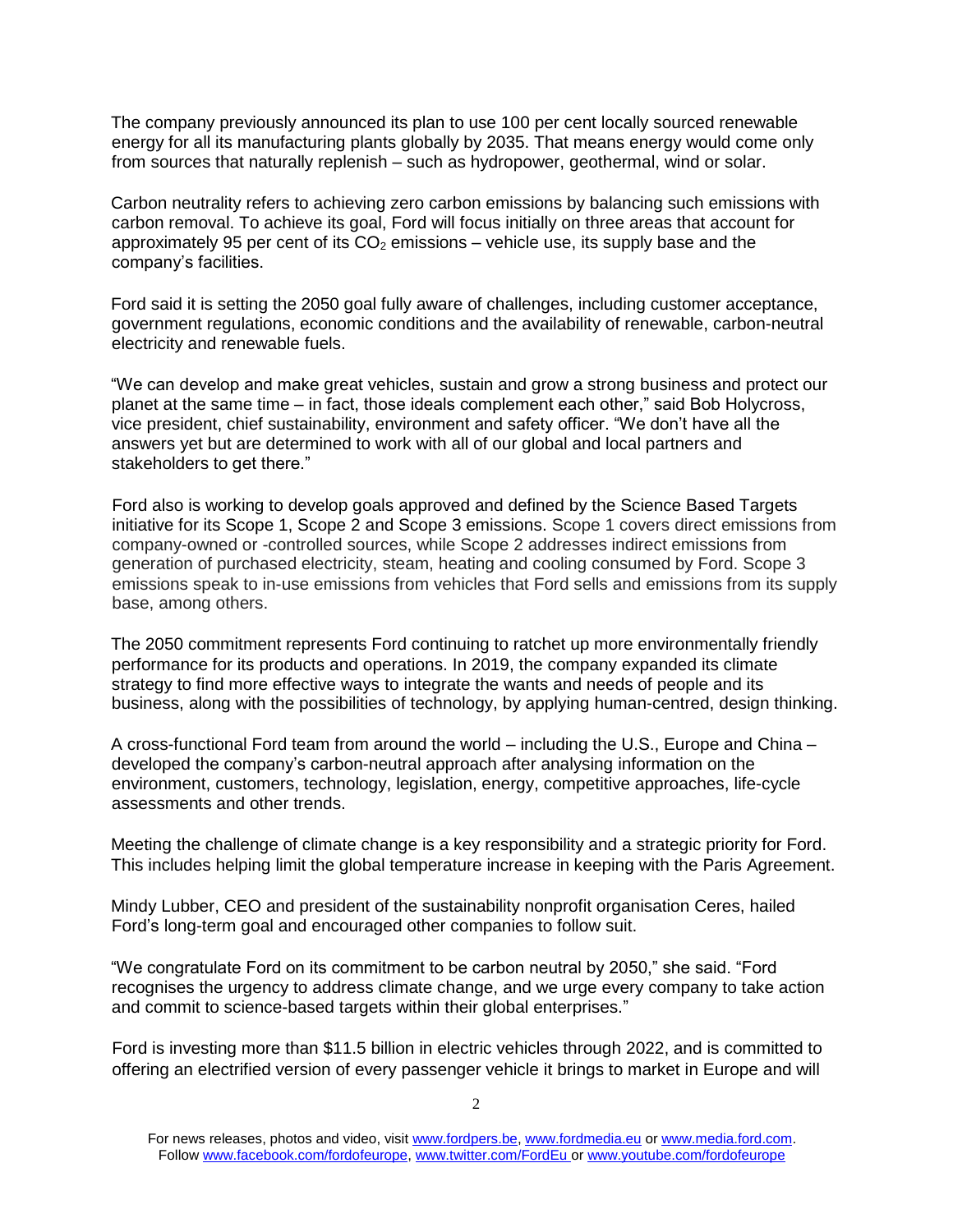grow its range of electrified vehicles in Europe to 18 on sale before the end of 2021, including mild hybrid, full hybrid, plug-in hybrid and battery electric vehicles.

## **Additional Report Highlights**

In addition to the company's carbon neutrality goal and progress, the report highlights the company's sustainability work across the company and around the world, including:

- **COVID-19: Keeping People Safe:** The health and safety of employees is one of Ford's highest priorities. The company moved quickly during COVID-19 to close production sites, use technology to enable many of its employees to work remotely and implement programs to support the physical, mental and emotional health of its team. Around the world, Ford also helped produce ventilators, respirators and personal protective equipment.
- **Electrification**: Ford significantly accelerated its plan for electric vehicles during 2019, unveiling the all-electric Mustang Mach-E that will be available in Europe in early 2021 with a targeted EPA-estimated range of up to 600 kilometers under Worldwide Harmonised Light Vehicles Test Procedure (WLTP) regulations.<sup>1</sup>
- **Circular Economy:** Deriving value from waste material, or "upcycling", including a new collaboration to turn coffee chaff, a waste byproduct from coffee production, into vehicle parts that uses less petroleum, lowers the weight by 20 per cent and requires up to 25 per cent less energy to produce. The company also has been redirecting waste streams into biomaterials for vehicle parts for years, including using a soy foam alternative to petroleum-based seats – more than 25 million vehicles to date – preventing hundreds of millions of pounds of carbon dioxide from entering the atmosphere.
- **Diversity and Inclusion**: In February, the company signed the United Nations Women's Empowerment Principles, earned a leadership spot in the Bloomberg Gender-Equality Index for the second straight year, and received a perfect score of 100 in the 2019 Disability Equality Index®. Ford's Sustainability Report also addresses the issue of social injustice. While there are no easy fixes to longstanding systemic issues, Ford is committed to listening, learning and being a leader in co-creating solutions that better the company and society.

To learn more about Ford's sustainability leadership, progress and commitments, visit [sustainability.ford.com.](https://corporate.ford.com/microsites/sustainability-report-2018-19/index.html)

# # #

1 Based on full charge when configured with optional extended range battery and RWD. Actual range varies with conditions such as external elements, driving behaviours, vehicle maintenance, lithium ion battery age and state of health. Final EPA-estimated ratings available in the 2020 calendar year.

###

## *About Ford Motor Company*

*Ford Motor Company is a global company based in Dearborn, Michigan. The company designs, manufactures, markets and services a full line of Ford cars, trucks, SUVs, electrified vehicles and Lincoln* 

For news releases, photos and video, visit [www.fordpers.be,](http://www.fordpers.be/) [www.fordmedia.eu](http://www.fordmedia.eu/) or [www.media.ford.com.](http://www.media.ford.com/) Follo[w www.facebook.com/fordofeurope,](http://www.facebook.com/fordofeurope) [www.twitter.com/FordEu](http://www.twitter.com/FordEu) o[r www.youtube.com/fordofeurope](http://www.youtube.com/fordofeurope)